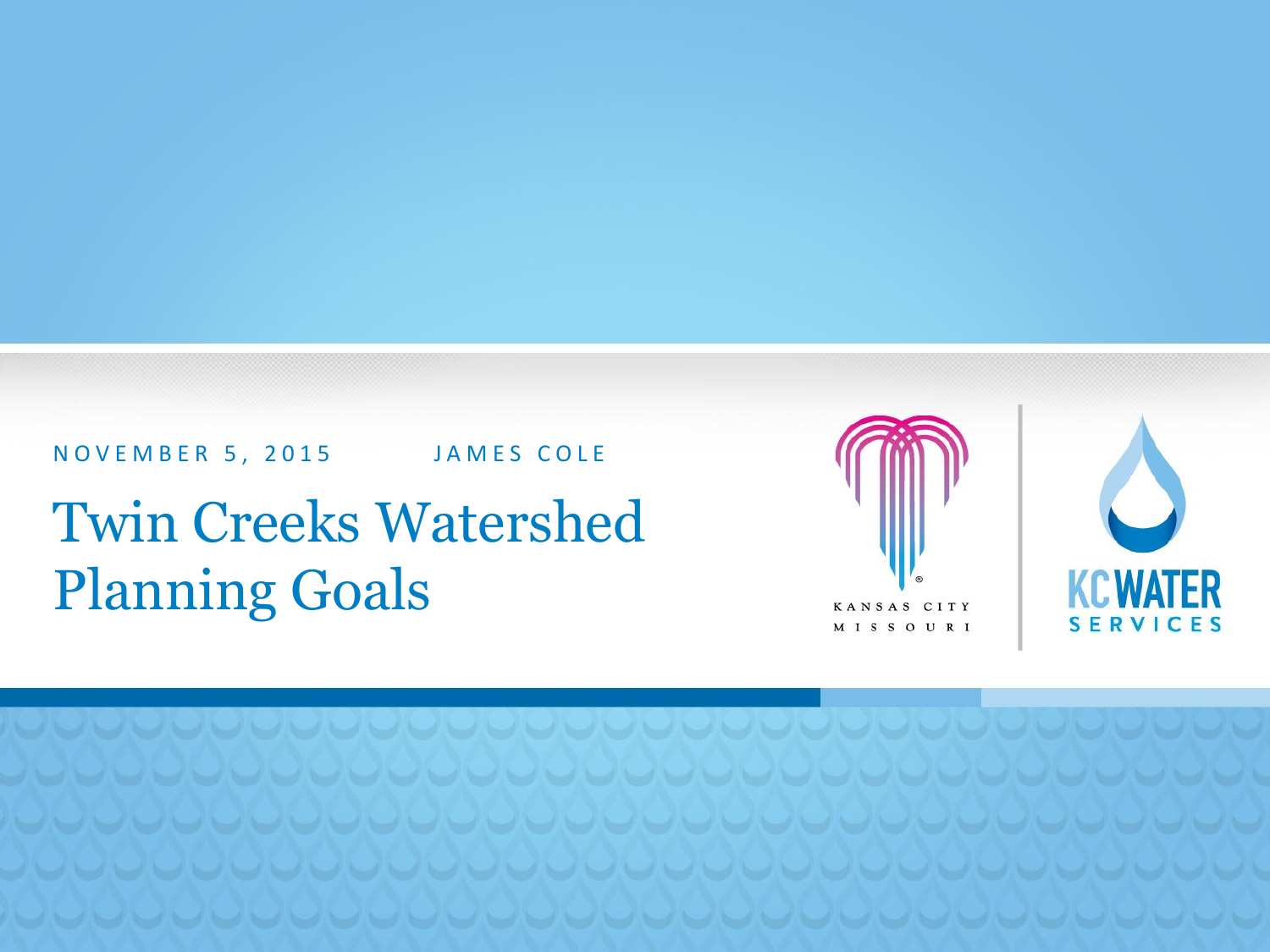# Project Summary

The goal of this project is to better understand stream geomorphology in the watershed in order to guide development appropriately. The approach allows the City to move beyond *one-size-fits-all* regulation to a framework that allows an appropriate level of stormwater discharge based on:

- A site's location within the landscape
- Proximity to the stream
- The stream's resiliency in the built environment

It will also inform the effectiveness of the current stream setback policies and could lead to adjustments, as needed, to protect property and prevent erosion using a science-based approach.

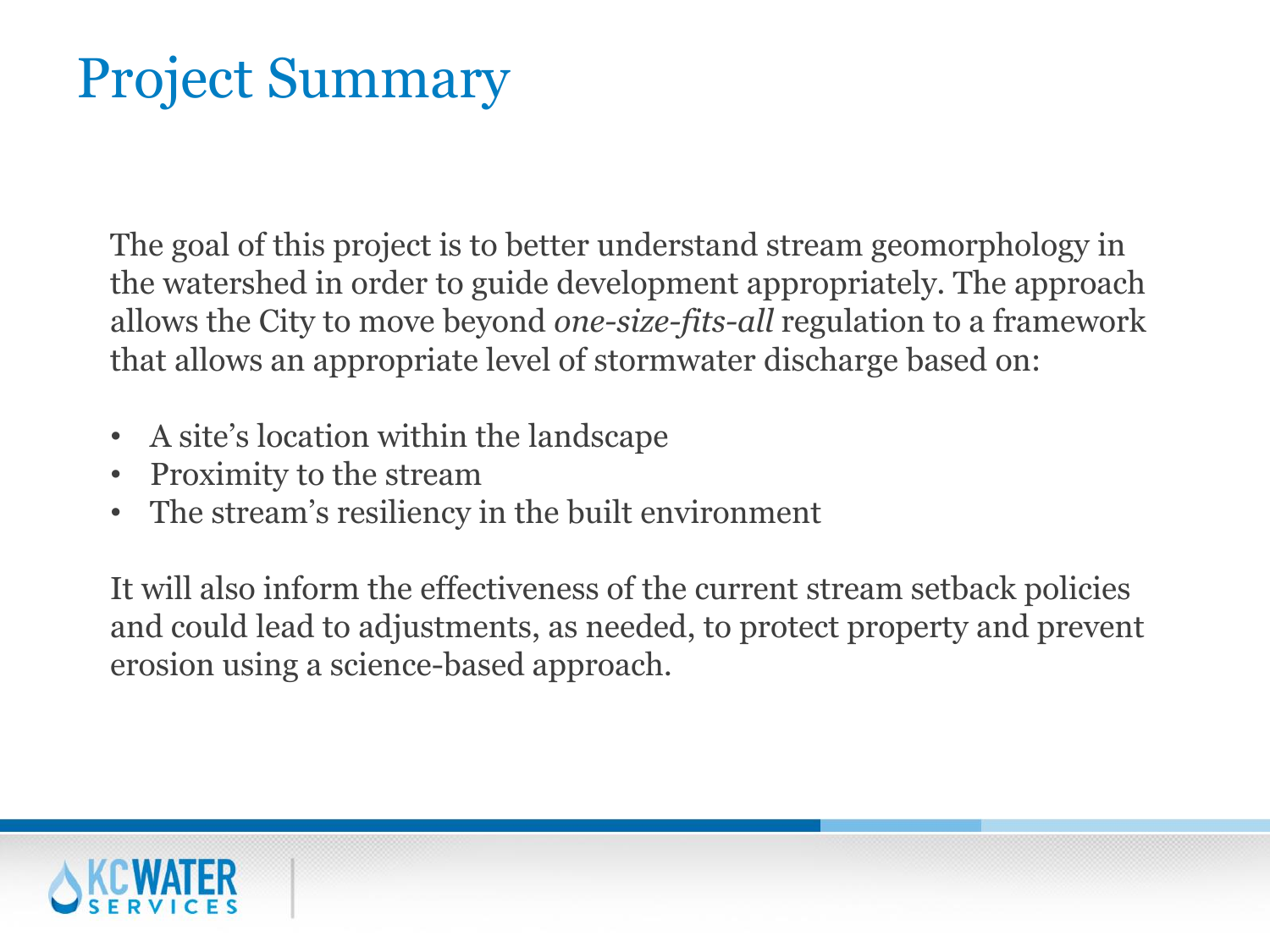### First & Second Creeks Watersheds



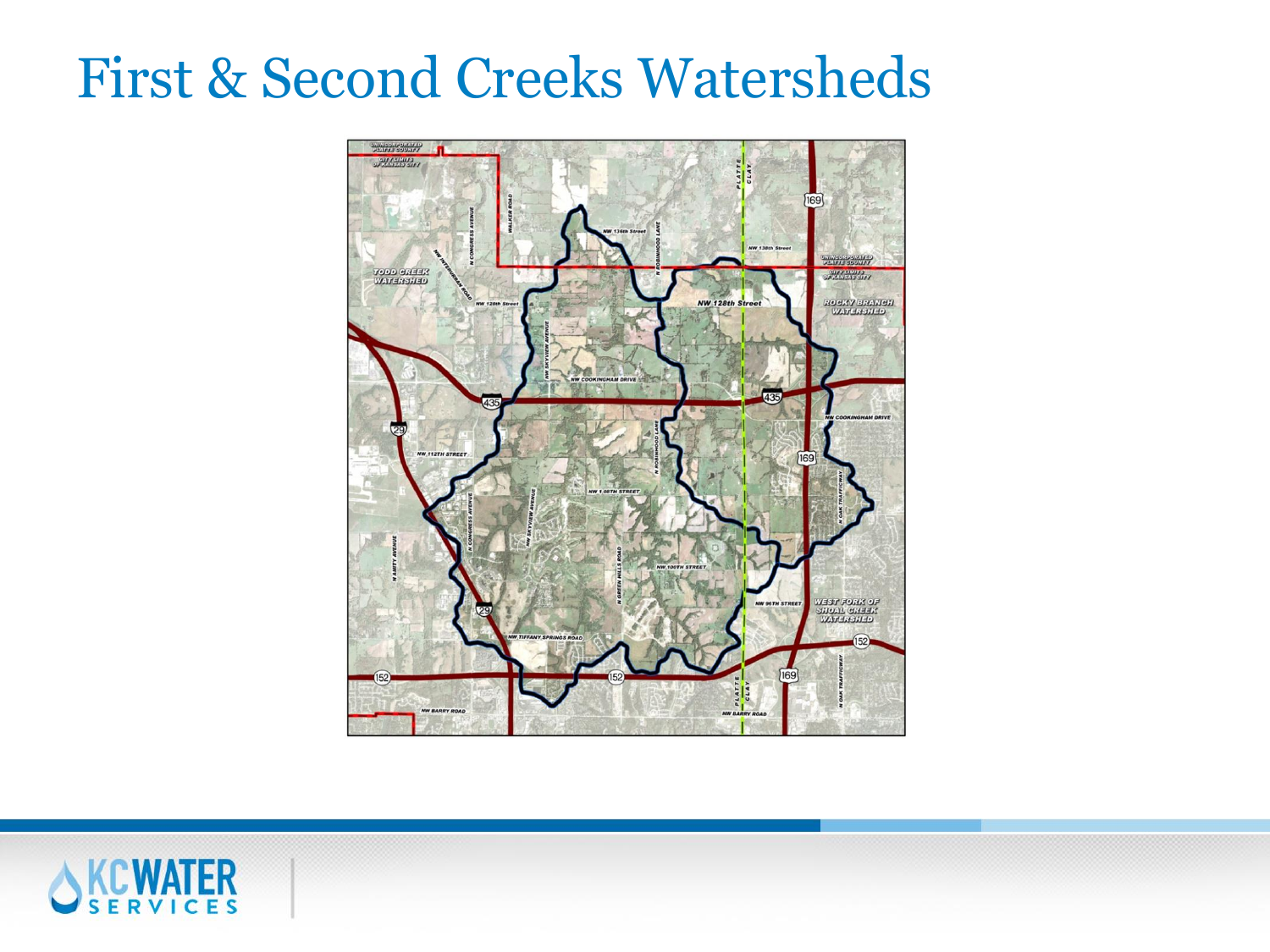# Study Objectives

- Describe stream geomorphology
- Determine how the streams may change over time
- Estimate the streams capacity to absorb impacts from future development
- Determine how much stormwater can be discharged without damaging the streams

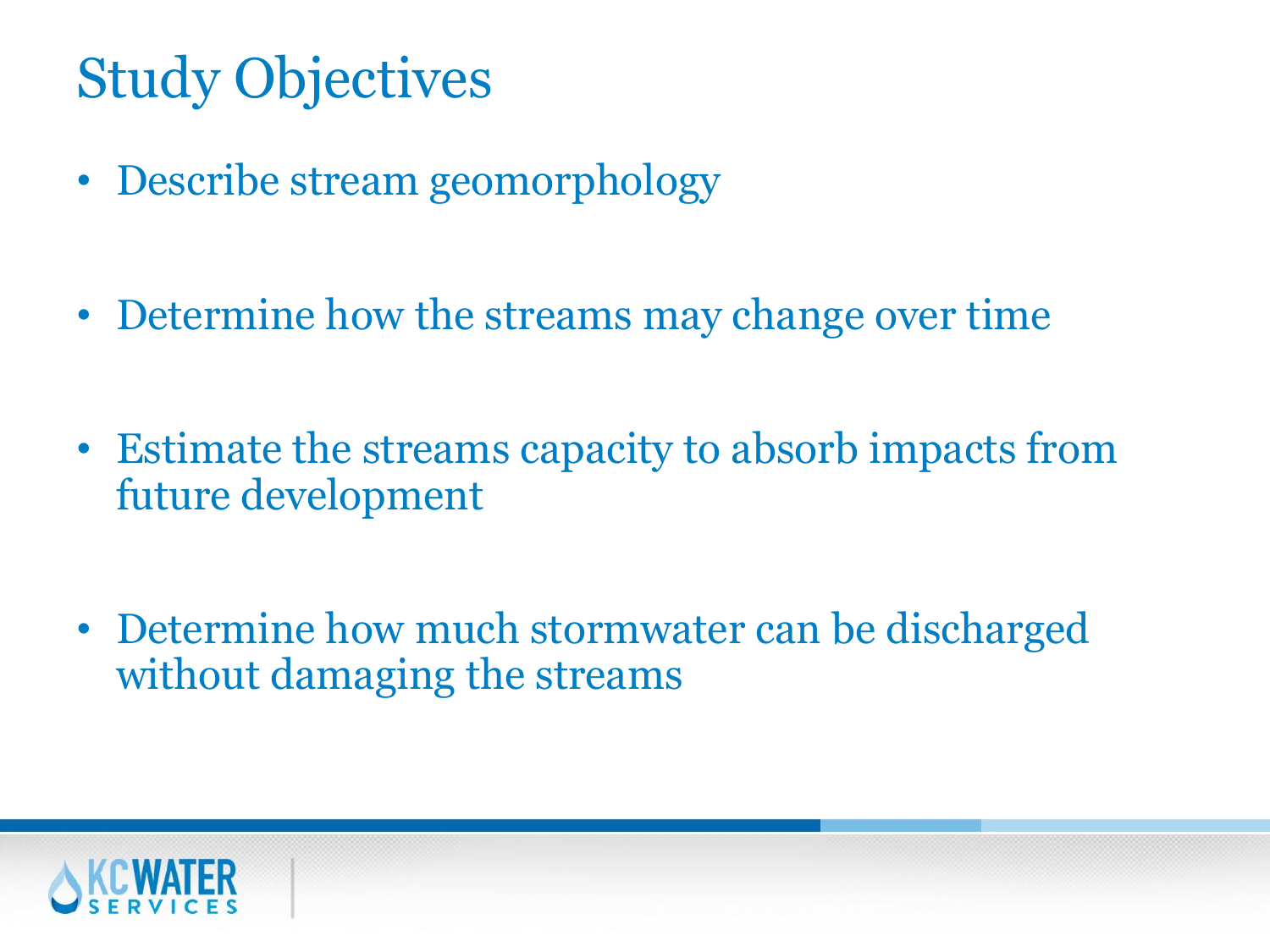# Approach

Compare stream historical stream locations from high resolution photography

Perform modeling to estimate:

- Flow Volume and Rate
- Stream Power
- Erosion potential

Determine stream flood depths and extents to sub-acre drainage areas

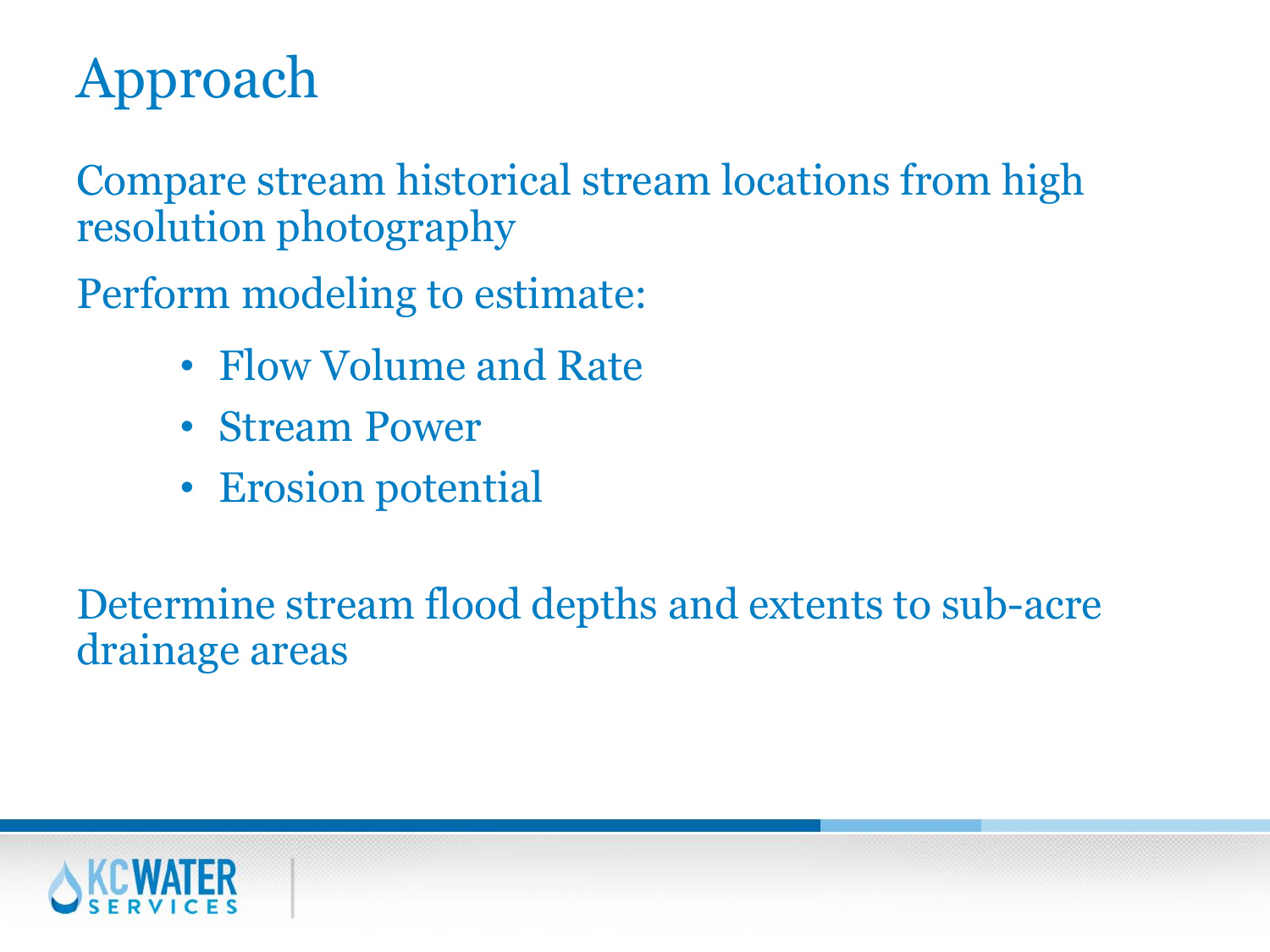# Stream Geomorphology

The study of the origin and evolution of features created by physical or chemical processes at the earth's surface



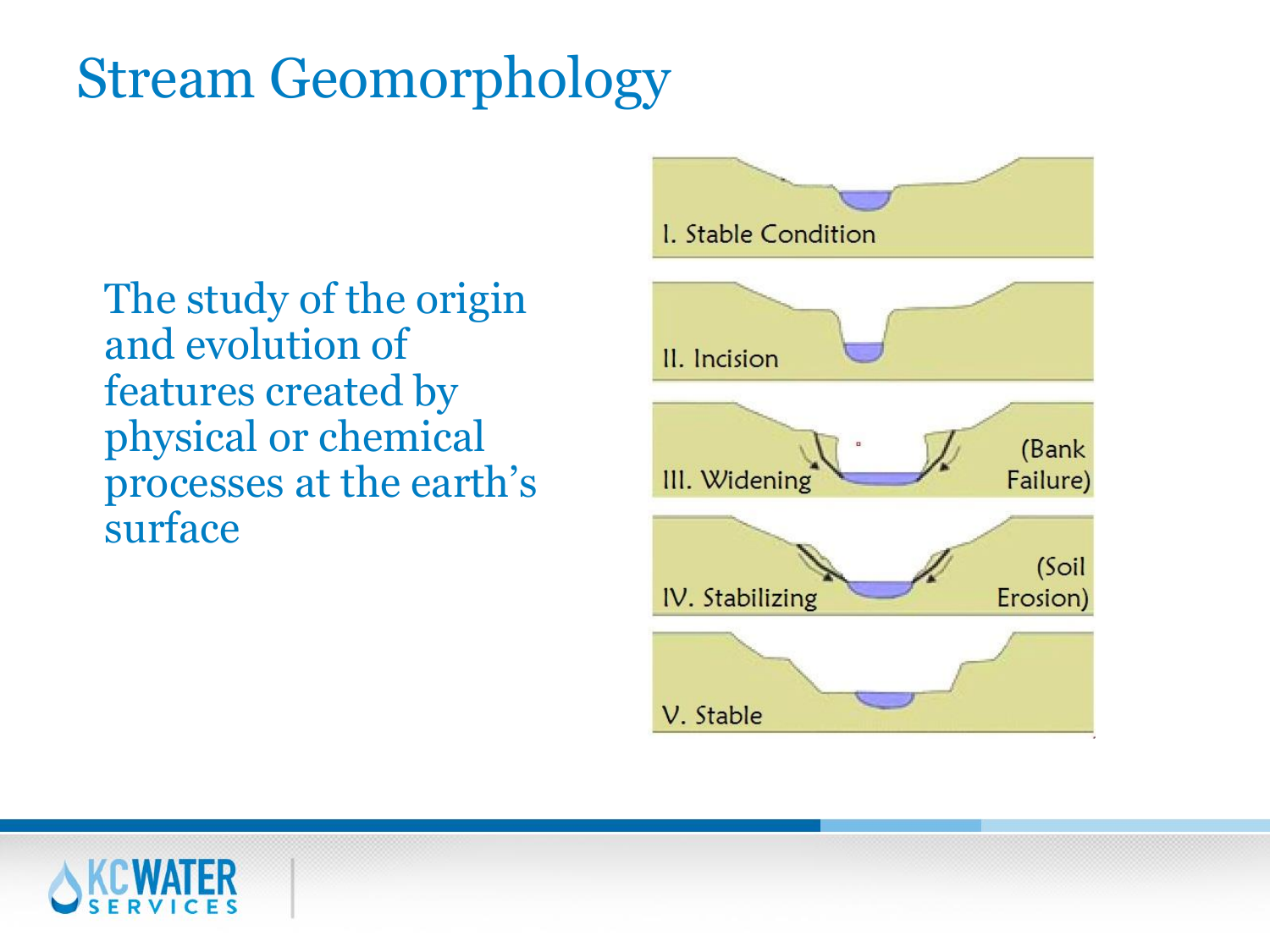#### Stream Setback



Watershed planning goals will not replace stream setback but may provide more information for determining it

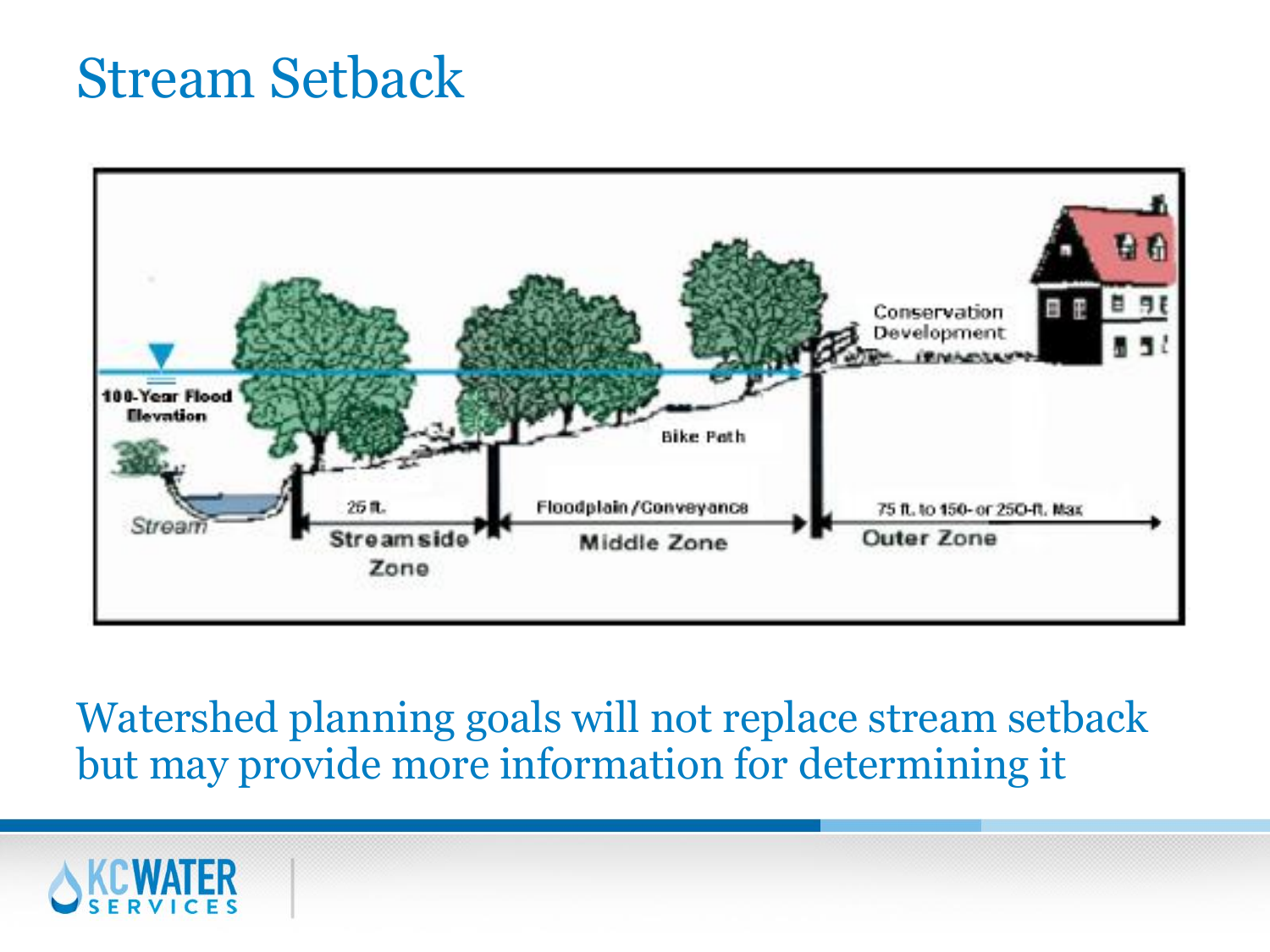#### **Flood Warning Components that Help Protect Life and Property From Flood Risks**

#### 1. Flood Risk

- Where flooding occurs
- When it is likely to occur
- What is impacted
- 2. Understand Consequences of Flooding
- 3. Response
	- What action to take
	- How much time to respond

Response Tools:

Emergency and First Responders Meteorology Alerts

Flood Warning System (FWS) USGS Blue River Inundation Mapper



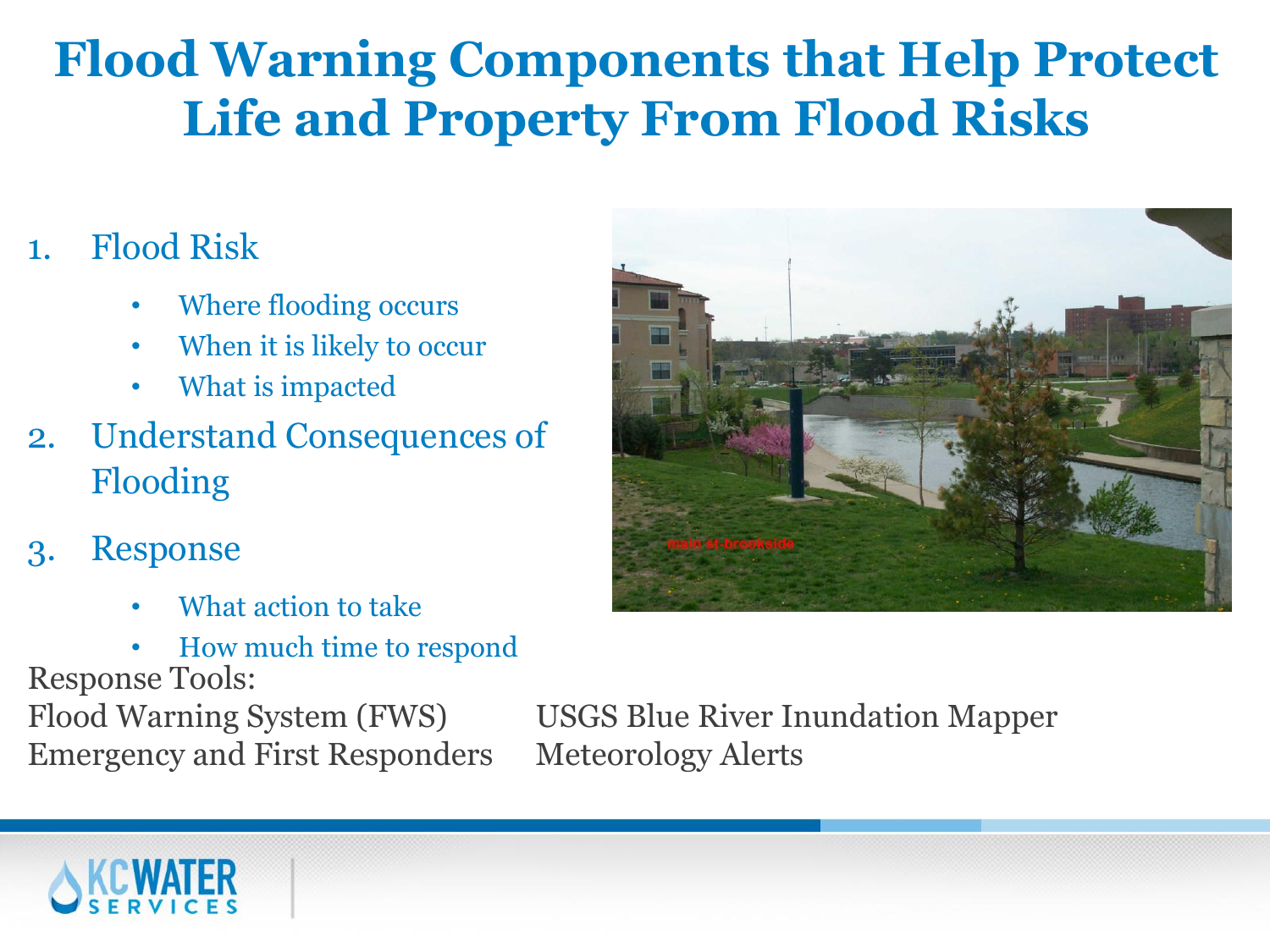# FEMA Flood Risk Guidance

- **FEMA's floodplains do not include all floodplain - they stop where tributaries are 1 square mile in size**
- **KCMO will have new effective FEMA maps next year based on 2009 land cover**
- **This effort will not increase federal floodplain regulated areas**



**FEMA Regulatory Floodplains**



**How large is this local regulatory hole?**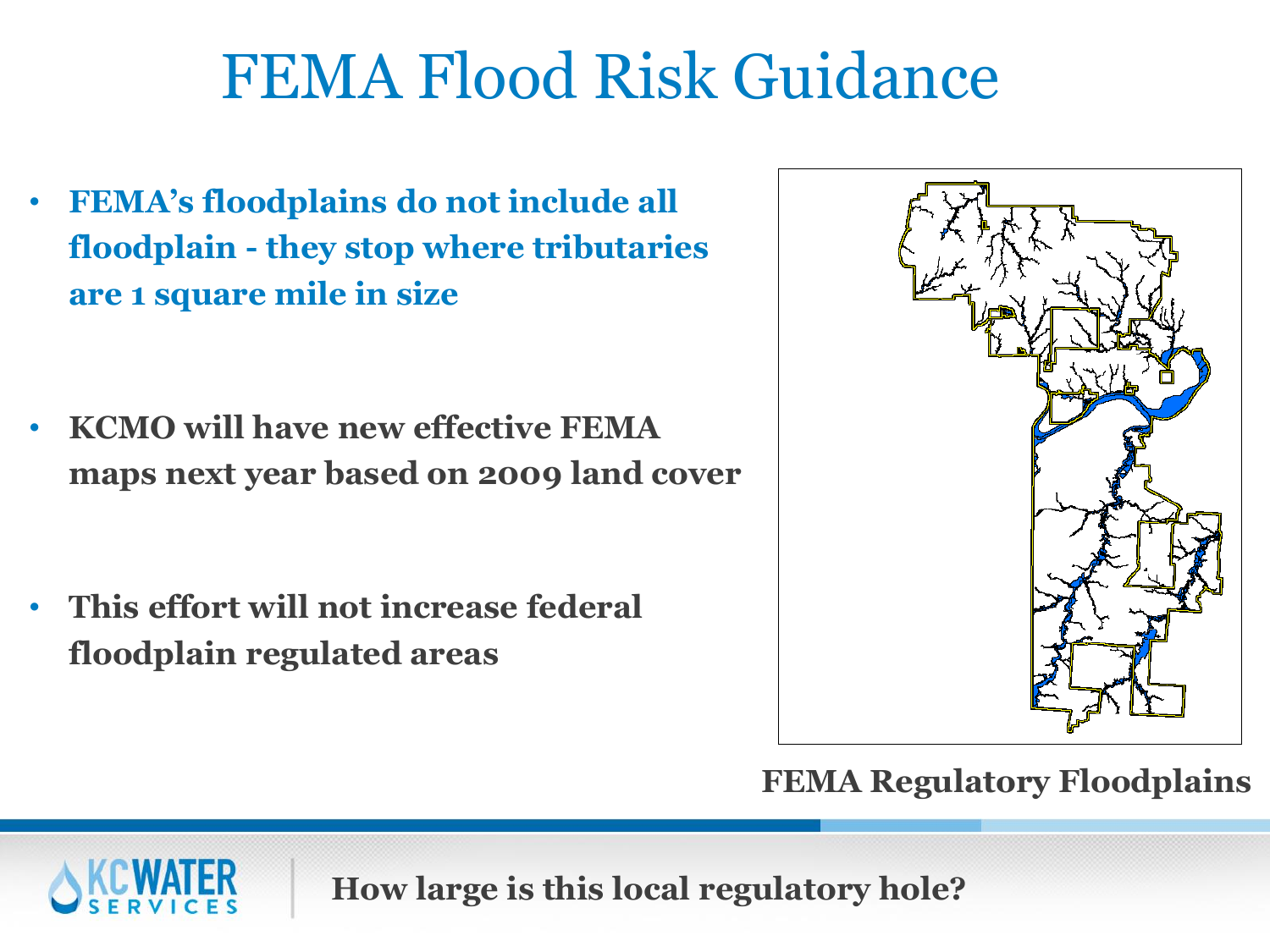# Floodplain Data, East Fork Line Creek

- Light Orange = FEMA floodplains
- Deep Orange has no floodplains or Hydraulics by FEMA.
- 34% of this watershed has FEMA floodplains.
- 66% of watershed area does not

City modeling began in 1991 through 2006 and helps close the holes. But City stops at 15 to 200 acre tributaries!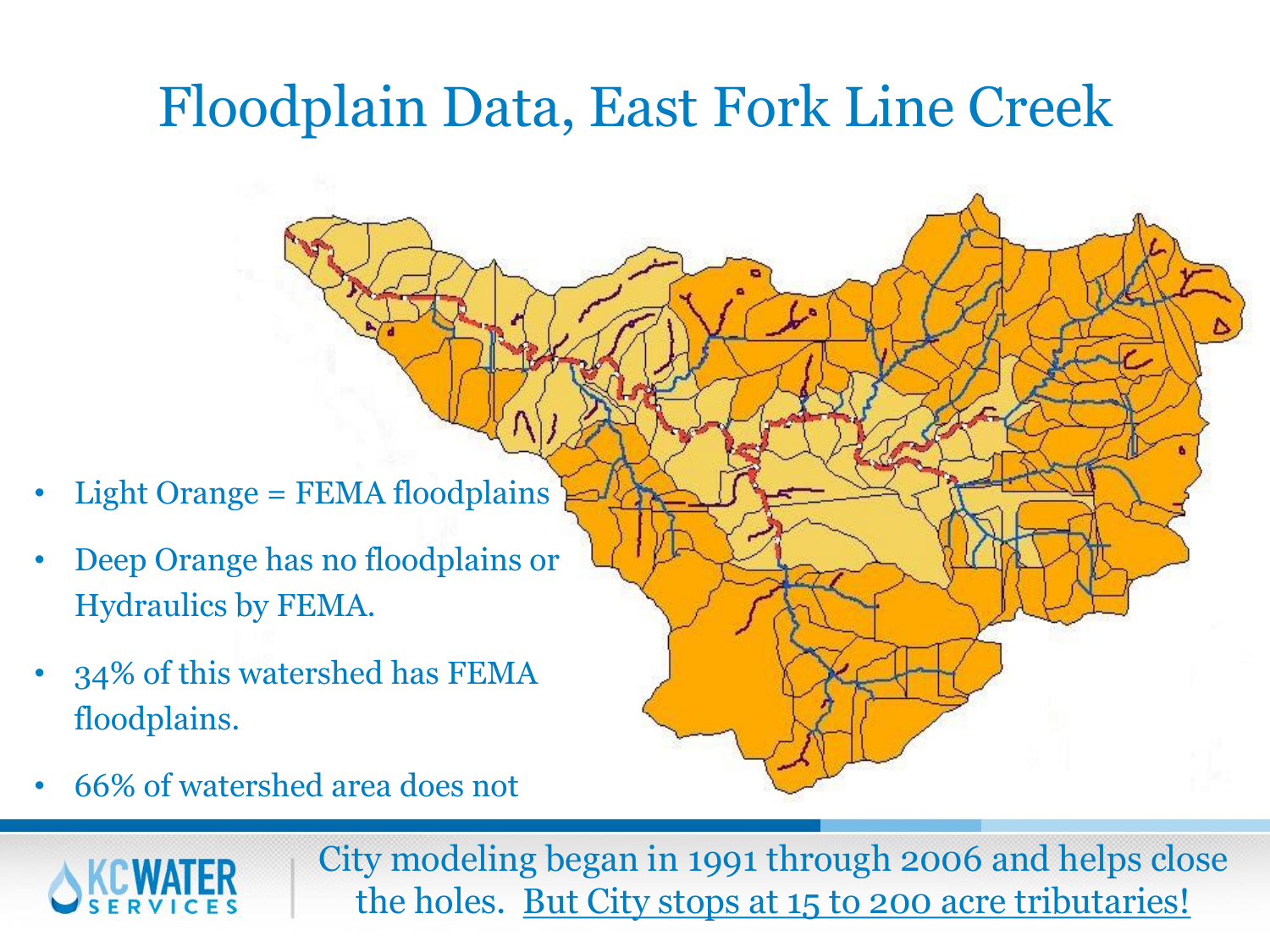# FEMA Floodplains Do Not Address…

- < 100 year return period events
- FEMA mapping is good at assessing the risk of catastrophic losses for insurance rates
- We want flood risk and public safety, not just insurance
- Many structures that are not in regulatory floodplain are damaged in wet weather
- Stream flooding is not the whole story–surface flow paths matter, too

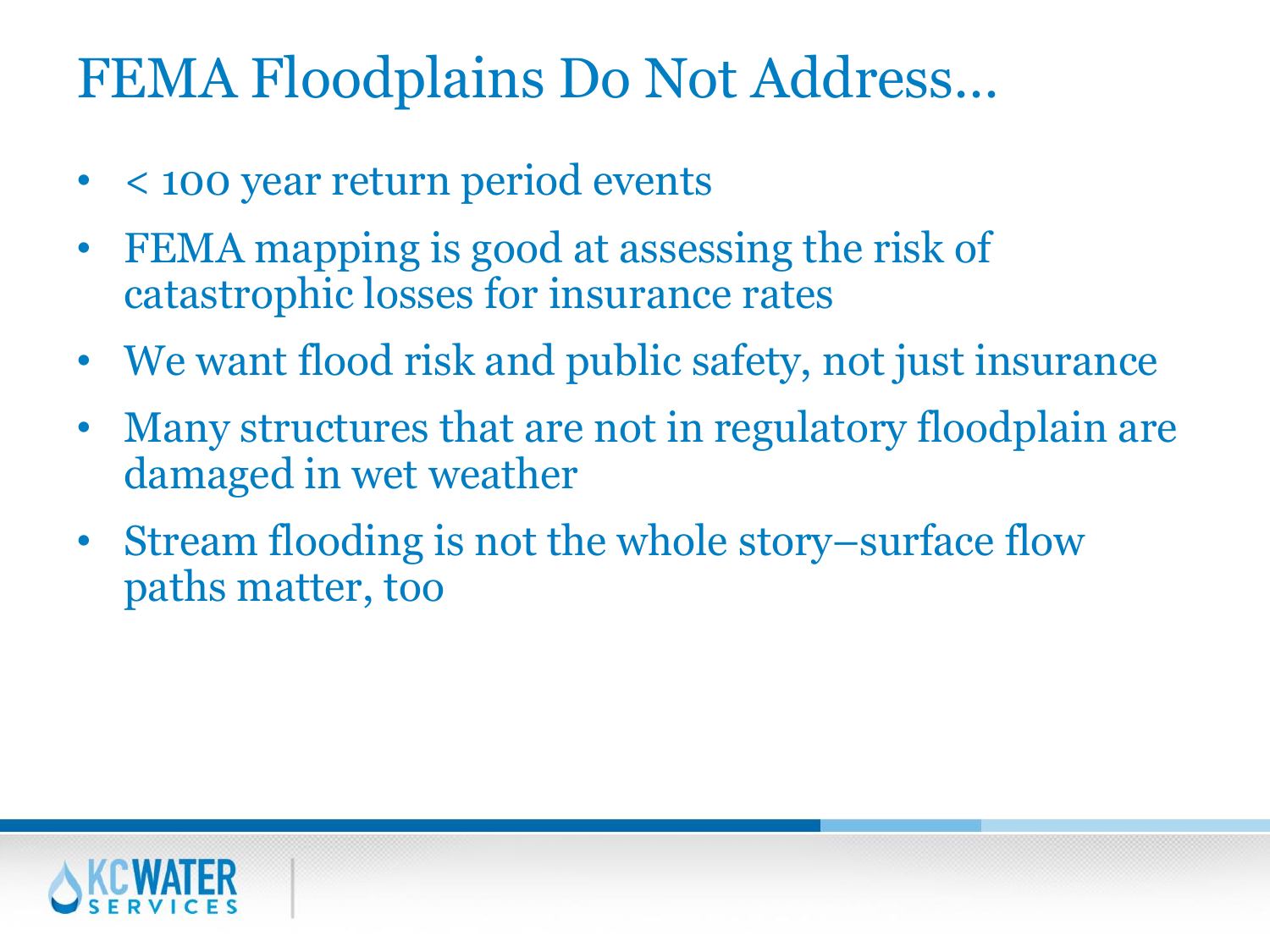# Study Benefits

- Identify the risks of potential flooding and erosion problems for all property owners
- Protect stream corridors and associated natural resources
- Avoid one-size-fits-all requirements / avoid excessive regulation
- Reduce the engineering that needs to be done for development on the project level